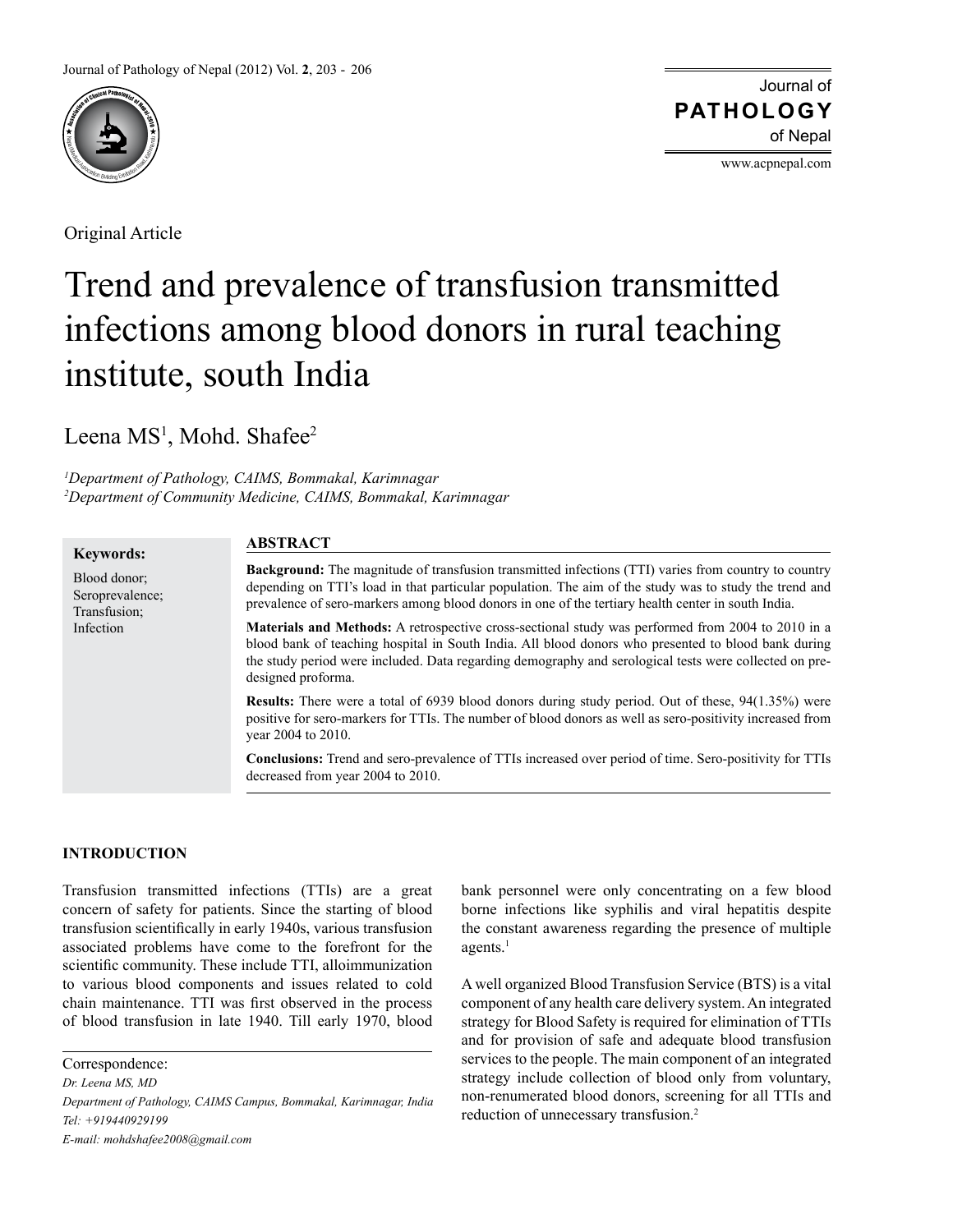The BTS in the country is highly decentralized and lacks many vital resources like manpower, adequate infrastructure and financial aspect. The standards of BTS vary from state to state, cities to cities and centre to centre. Many large hospitals and nursing homes do not have their own blood banks and this has led to proliferation of stand-alone private blood banks.<sup>2</sup>

The appropriate use of blood and blood products means the transfusion of safe blood products to treat a condition leading to significant morbidity or mortality that cannot be prevented or managed effectively by other means. Transfusion carries the risk of adverse reactions and transfusion transmissible infections. Plasma can transmit most of the infections present in whole blood and there are very few indications for its transfusion. Blood donated by family/replacement donors carries a higher risk of TTIs than blood donated by voluntary non-renumerated donors. Paid blood donors have the highest incidence and prevalence of TTIs.<sup>3</sup>

Blood transfusion involves transfer of biological material from man to man. It is therefore unlikely to be totally free of the risk of the infections. The diseases transmitted by blood are HIV, hepatitis B and C, syphilis, malaria and infrequently cytomegalovirus, Epstein Barr virus, brucellosis etc. Preventing transmission of these infectious diseases through blood transfusion presents one of the greatest challenges of transfusion medicine.4 This study was aimed at identifying the status of transfusion transmitted diseases among healthy non-renumerated donors over a period of time so as to heighten the awareness of the infectious complications of blood transfusion.

#### **MATERIALS AND METHODS**

*Study design and Study Period:* This was a retrospective cross-sectional study carried out in one of the medical institute in south India. The records of blood donors who reported to blood bank from January 2004 to December 2010; were analyzed. The permission from head of the institution and clearance from Institutional Ethics Committee was obtained.

*Enrolment and eligibility:* All blood donors who reported to blood bank during study period and who satisfied the criteria for blood donation were included in this study.

*Diagnostic setting:* The blood bank staff keeps the record of demography, weight, haemoglobin status and results of serological test in a register. The testing protocol followed in the blood bank is after complete physical examination by blood bank medical officer; venous blood sample from all donors for testing HBsAg, HIV, HCV, VDRL and malaria. The slide agglutination test was used for VDRL screening. The positive VDRL was confirmed by Treponema Pallidum Heamagglutination (TPHA) test. The malarial parasite was

examined on peripheral blood smear and confirmed by serology. The blood was allowed to clot for 50 min at room temperature and serum was separated after centrifugation. The serum sample was then subjected to serological test.

The kits applied for various test were manufactured by J. Mitra, New Dehi, BioStandard Diagnostics, Gurgaon, Haryana and Ensure Biotech, Hyderabad for HIV, HBV, HCV, syphilis and malaria.

*Statistical analysis:* The statistical analysis was done by statistical software form www.OpenEpi.com by applying various statistical tests.

# **RESULTS**

There were total 6939 blood donors during the study period. The donor group comprised predominantly of males with females accounting for <4%. Out of these, 94(1.35%) were positive for sero-markers for TTIs. The numbers of blood donors have increased and sero-positivity for TTIs decreased from 2004 to 2010. This decrease in sero-positivity was found to be statistically significant (P=0.01293). Trend of TTIs among blood donors are shown in Table 1.

Regarding different TTIs, highest numbers of blood donors (0.71%) were having Hepatitis B followed by HIV (0.27%), Hepatitis C (0.14%), Malaria (0.129%) and Syphilis  $(0.10\%)$ . The Hepatitis B had shown a linear increasing trend over a period of time whereas HIV was more in 2007 and 2010. Majority of Malaria cases were in the year 2010 (Table 2).

The majority of TTIs were found among blood donors (61.7%) belonging to age group of 21–30 years followed by 31– 40 years of age group (28.72%). Least number of TTIs were found among blood donors either aged below 21 years or more than 40 years (X2=20.45, df=1,P<0.0001). Malaria cases were in the age group of  $41 - 50$  years of age group. The blood donors belonging to age group 51–60 years were not having any TTIs (Table 3).

## **DISCUSSION**

TTIs continue to be a big threat to the safety of blood supply more so in the developing and under developed countries. Viral infections are the major cause of morbidity and mortality in blood recipients.<sup>5</sup> In this study in South India we found overall sero-prevalence of 1.35% of TTIs among healthy blood donors. The trend of sero-positivity increased from 0.043(3/6939) to 0.489(34/6939) over period of time from 2004 to 2010. When Extended Mantel-Haenszel Chi-Square for linear trend was applied, it was found that the sero-positivity increased significantly from 2004 to 2010 (X2= 6.18, df=1,P= 0.01293). In Delhi, Makroo RN et al reported similar trend of increase in TTIs from 5.24/1000 in 1992 to  $7.48/1000$  in 1993.<sup>6</sup> In contrast to the finding of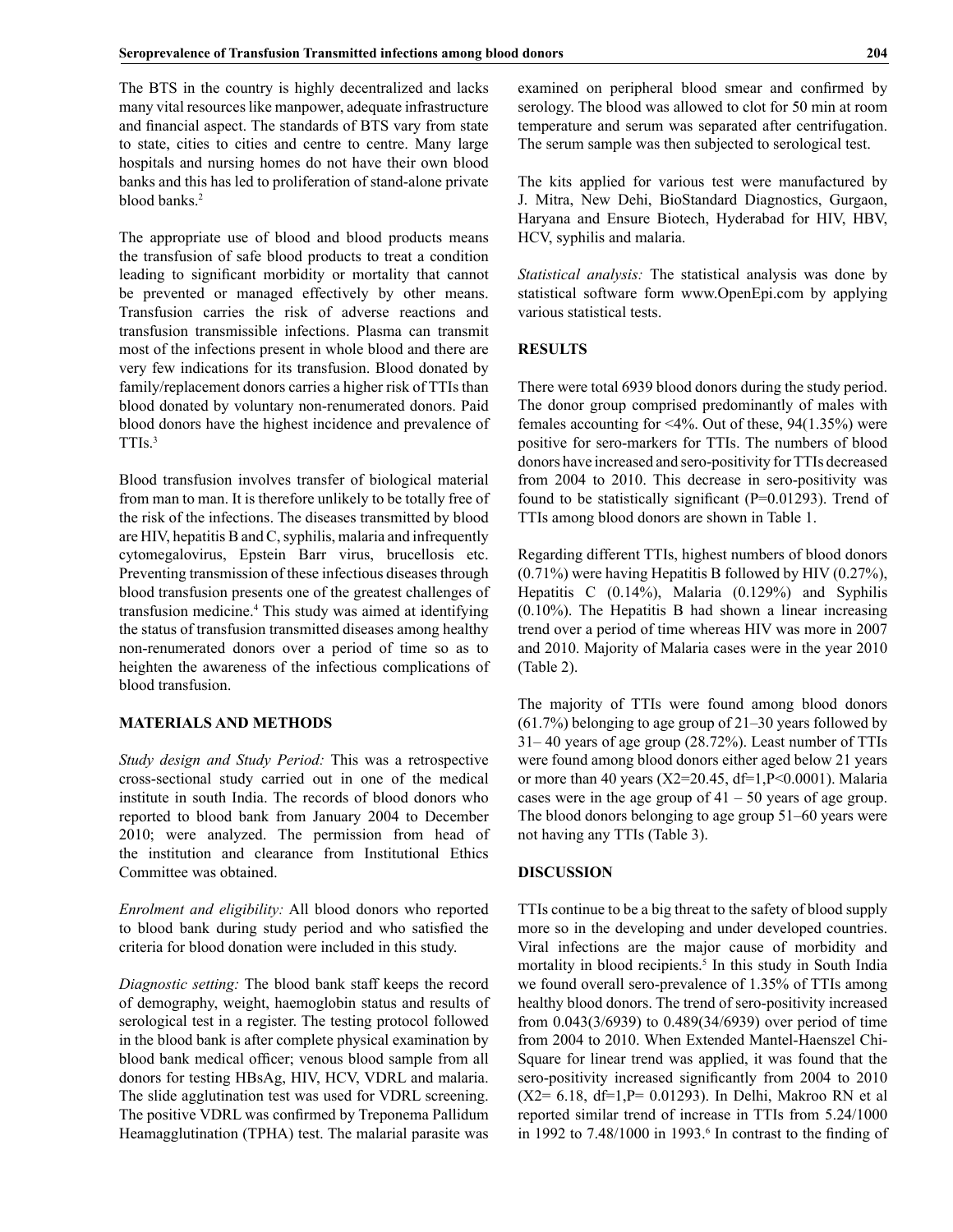# **Table 1: Trend of TTIs Among Blood Donors Year Sero-positive\* Sero-negative Total** 2004 03 (3.85) 75 (96.15) 78 (1.12) 2005 03 (2.22) 132 (97.78) 135 (1.95) 2006 08 (2.08) 377 (97.92) 385 (5.55) 2007 12 (1.56) 758 (98.44) 770 (11.09) 2008 14 (1.52) 909 (98.48) 923 (13.31) 2009 20 (1.20) 1649 (98.80) 1669 (24.05) 2010 34 (1.14) 2945 (98.86) 2979 (42.93) **Total 94 (1.35) 6845 (98.65) 6939 (100)**

*\*sero-markers positive for HIV, HBV, HCV, Syphilis and Malaria. Extended Mantel-Haenszel chi square for linear trend= 6.18, df=1, P= 0.01293*

#### **Table 2: Trend of Different TTIs Among Blood Donors**

| Year         | <b>No. of Donors</b> | <b>HBV</b> | <b>HIV</b>               | <b>HCV</b> | <b>Malaria</b> | <b>Syphilis</b> |
|--------------|----------------------|------------|--------------------------|------------|----------------|-----------------|
| 2004         | 78 (1.12)            | 01(0.014)  | $\overline{\phantom{a}}$ |            | 01(0.014)      | 01(0.014)       |
| 2005         | 135(1.95)            | 01(0.014)  | 02(0.028)                |            |                | -               |
| 2006         | 385(5.55)            | 02(0.028)  | 02(0.028)                | 03(0.043)  |                | 01(0.014)       |
| 2007         | 770 (11.09)          | 08(0.115)  | 04(0.058)                |            | -              | -               |
| 2008         | 923 (13.31)          | 06(0.086)  | 03(0.043)                | 03(0.043)  |                | 02(0.028)       |
| 2009         | 1669(24.05)          | 15(0.216)  | 02(0.028)                | 01(0.014)  |                | 02(0.028)       |
| 2010         | 2979 (42.93)         | 16(0.230)  | 06(0.086)                | 03(0.043)  | 08(0.115)      | 01(0.014)       |
| <b>Total</b> | 6939 (100)           | 49(0.71)   | 19(0.27)                 | 10(0.14)   | 09(0.129)      | 07(0.10)        |

*Note: Numbers in parenthesis indicates percentage*

|           | Table 5: Age distribution of blood donors according to sero-markers |                                   |            |            |                 |                |              |  |
|-----------|---------------------------------------------------------------------|-----------------------------------|------------|------------|-----------------|----------------|--------------|--|
| Year      | <b>No. of Donors</b>                                                | <b>Infective status of donors</b> |            |            |                 |                |              |  |
|           |                                                                     | <b>HBV</b>                        | <b>HIV</b> | <b>HCV</b> | <b>Syphilis</b> | <b>Malaria</b> | <b>Total</b> |  |
| $18 - 20$ | 105                                                                 |                                   |            | O I        |                 |                |              |  |
| $21 - 30$ | 4589                                                                |                                   |            |            | 05              |                | 58           |  |
| $31 - 40$ | 2128                                                                |                                   |            | 06         | $\Omega$        | 04             |              |  |
| $41 - 50$ | 92                                                                  |                                   |            |            | $\Omega$        | 02             | 08           |  |
| $51 - 60$ | 25                                                                  |                                   |            |            |                 |                |              |  |
| Total     | 6939                                                                | 49                                |            |            | 07              | 09             | 94           |  |
|           |                                                                     |                                   |            |            |                 |                |              |  |

| Table 3: Age distribution of blood donors according to sero-markers |  |  |  |
|---------------------------------------------------------------------|--|--|--|
|---------------------------------------------------------------------|--|--|--|

our study Kurl A et al in Ludhiana, reported declining trend of sero-markers from 1993 to 2003.<sup>7</sup> The sero-prevalence of TTIs found in this study was 1.35% which is less as compared to sero-prevalence of 1.63% found in Gangtok.<sup>8</sup>

In this study we found that highest numbers of blood donors were having Hepatitis B (0.71%) followed by HIV (0.27%), hepatitis C  $(0.14\%)$ , malaria  $(0.129\%)$  and syphilis  $(0.10\%)$ . The sero-prevalence was <1% for all TTIs. Among these, highest prevalence was for hepatitis B but its prevalence was less as compared to 0.87% which was found in Jaipur, Rajasthan.<sup>9</sup> Various studies reported that sero-prevalence of hepatitis B among blood donors was higher than HIV, HCV and syphilis. 4,6,7,9,10

In India blood donors constitute the third main source of

HIV.4 The seroprevalence of HIV infection in the general population is 0.3%. In our study the HIV seroprevalence was 0.27%. In the year 2007 and 2010 majority of blood donors were seropositive for HIV. The reported seroprevalence is far less than other studies from various parts of India and Nepal.4,7-9,11,12

Most common viral hepatitis next to Hepatitis B is Hepatitis C. In this study the seroprevalence for Hepatitis C was 0.14% which is less as compared to the study done by Bagga PK et al.<sup>12</sup> Other studies also reported higher seroprevalence of HCV than our study.4,6,7,9,10,12 In a study done in Aligarh seroprevalence of HCV was less than the present study.<sup>5</sup>

The seroprevalence of Syphilis was 0.10% in this study, which is less than the study of Srikirshna  $(1.6\%)$ .<sup>4</sup> The